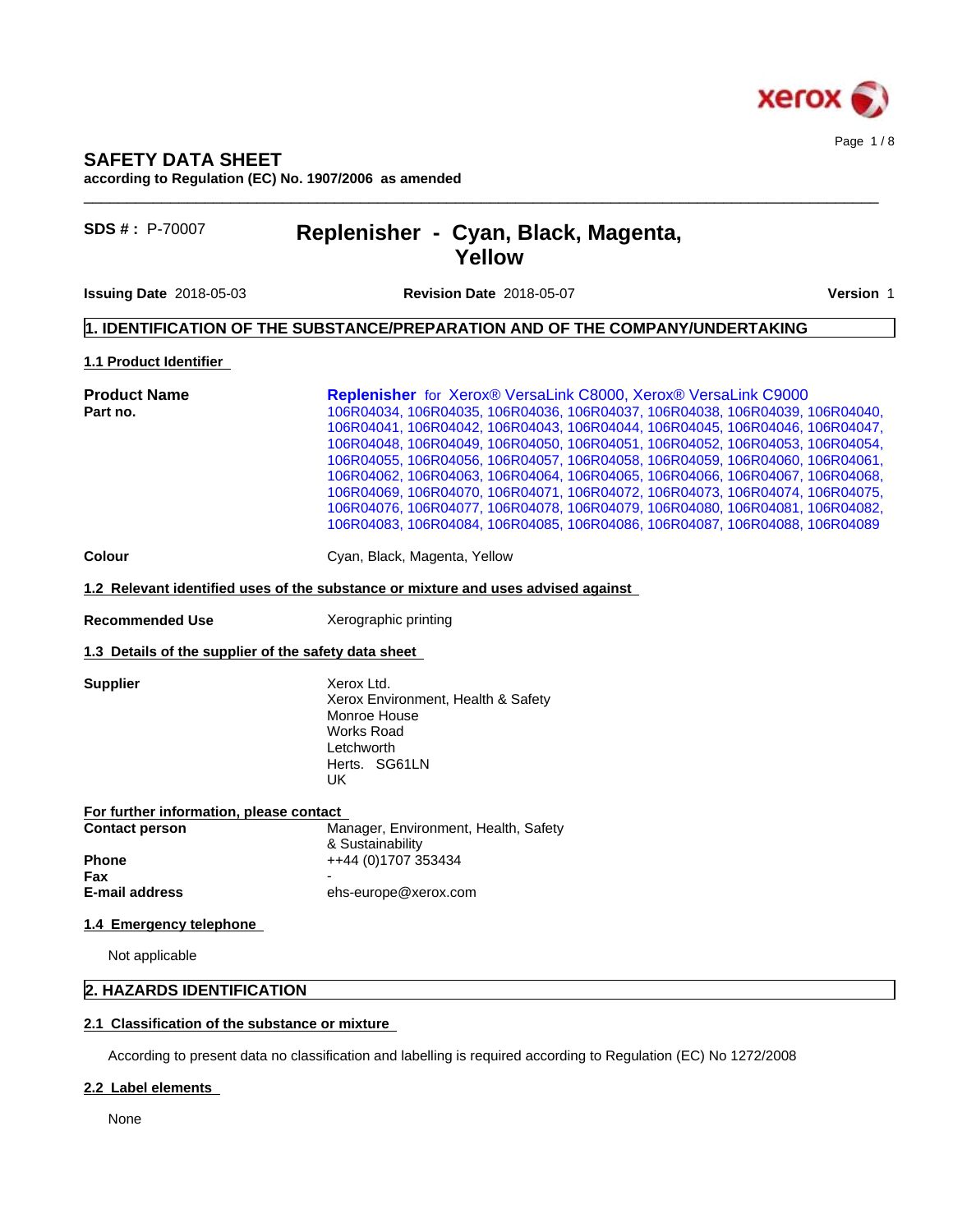

 $\_$  ,  $\_$  ,  $\_$  ,  $\_$  ,  $\_$  ,  $\_$  ,  $\_$  ,  $\_$  ,  $\_$  ,  $\_$  ,  $\_$  ,  $\_$  ,  $\_$  ,  $\_$  ,  $\_$  ,  $\_$  ,  $\_$  ,  $\_$  ,  $\_$  ,  $\_$  ,  $\_$  ,  $\_$  ,  $\_$  ,  $\_$  ,  $\_$  ,  $\_$  ,  $\_$  ,  $\_$  ,  $\_$  ,  $\_$  ,  $\_$  ,  $\_$  ,  $\_$  ,  $\_$  ,  $\_$  ,  $\_$  ,  $\_$  ,

 $\_$  ,  $\_$  ,  $\_$  ,  $\_$  ,  $\_$  ,  $\_$  ,  $\_$  ,  $\_$  ,  $\_$  ,  $\_$  ,  $\_$  ,  $\_$  ,  $\_$  ,  $\_$  ,  $\_$  ,  $\_$  ,  $\_$  ,  $\_$  ,  $\_$  ,  $\_$  ,  $\_$  ,  $\_$  ,  $\_$  ,  $\_$  ,  $\_$  ,  $\_$  ,  $\_$  ,  $\_$  ,  $\_$  ,  $\_$  ,  $\_$  ,  $\_$  ,  $\_$  ,  $\_$  ,  $\_$  ,  $\_$  ,  $\_$  ,

**Issuing Date** 2018-05-03 **Revision Date** 2018-05-07 **Version** 1

#### 2.3 Other hazards

No hazard expected under normal conditions of use

# **3. COMPOSITION/INFORMATION ON INGREDIENTS**

### **3.1 Mixtures**

| <b>Chemical Name</b> | Weight % | <b>CAS No.</b> | <b>EC-No</b> | <b>Classification (Reg.)</b><br>1272/2008) | Hazard<br><b>Statements</b> | <b>REACH Registration</b><br><b>Number</b> |
|----------------------|----------|----------------|--------------|--------------------------------------------|-----------------------------|--------------------------------------------|
| Resin                | $90$     | Proprietary    | Not listed   | $\sim$ $-$                                 | --                          |                                            |
| Ferrite              | $20$     | Proprietary    | Listed       | $\sim$ $\sim$                              | $\sim$ $\sim$               |                                            |
| Paraffin wax         | $<$ 10   | 8002-74-2      | 232-315-6    | $\sim$ $\sim$                              | $- -$                       |                                            |
| Amorphous silica     | < 10     | 7631-86-9      | 231-545-4    | --                                         | $- -$                       |                                            |
| <b>Cyan Pigment</b>  | $<$ 10   | 147-14-8       | 205-685-1    | $\sim$ $\sim$                              | $\sim$ $\sim$               | 01-2119458771-32-0044                      |
| Carbon black         | $<$ 10   | 1333-86-4      | 215-609-9    | $\sim$ $\sim$                              | $\sim$ $\sim$               | 01-2119384822-32-0065                      |
| Yellow pigment       | $<$ 10   | Proprietary    | Listed       | $\sim$ $\sim$                              | $- -$                       |                                            |
| Magenta pigment      | $<$ 10   | Proprietary    | Listed       | $\overline{\phantom{m}}$                   | $- -$                       | 01-2119456804-33-0008                      |
| Titanium dioxide     | <1       | 13463-67-7     | 236-675-5    | $\sim$ $\sim$                              | $- -$                       |                                            |

# **4. FIRST AID MEASURES**

### **4.1 Description of first aid measures**

| For external use only. When symptoms persist or in all cases of doubt seek medical advice.<br>Show this safety data sheet to the doctor in attendance. |
|--------------------------------------------------------------------------------------------------------------------------------------------------------|
| Immediately flush with plenty of water. After initial flushing, remove any contact lenses and<br>continue flushing for at least 15 minutes             |
| Wash skin with soap and water                                                                                                                          |
| Move to fresh air                                                                                                                                      |
| Rinse mouth with water and afterwards drink plenty of water or milk                                                                                    |
| 4.2 Most important symptoms and effects, both acute and delayed                                                                                        |
|                                                                                                                                                        |

| <b>Acute toxicity</b>   |                                                                                  |
|-------------------------|----------------------------------------------------------------------------------|
| Eyes                    | No known effect                                                                  |
| <b>Skin</b>             | No known effect                                                                  |
| <b>Inhalation</b>       | No known effect                                                                  |
| Ingestion               | No known effect                                                                  |
| <b>Chronic effects</b>  |                                                                                  |
| <b>Chronic toxicity</b> | No known effects under normal use conditions                                     |
| <b>Main symptoms</b>    | Overexposure may cause:<br>mild respiratory irritation similar to nuisance dust. |

#### **4.3 Indication of immediate medical attention and special treatment needed**

| <b>Protection of first-aiders</b> | No special protective equipment required |
|-----------------------------------|------------------------------------------|
| Notes to physician                | Treat symptomatically                    |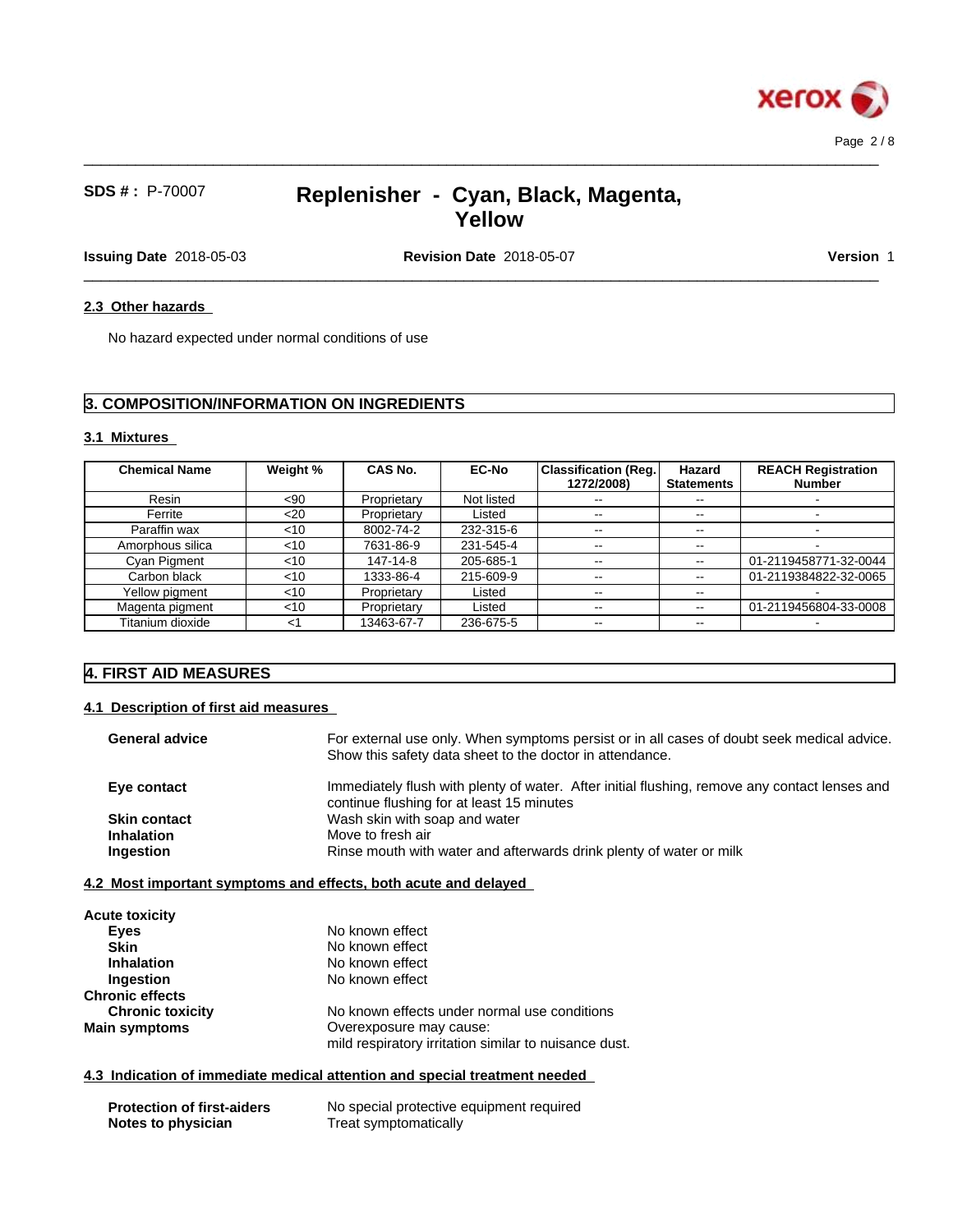

 $\_$  ,  $\_$  ,  $\_$  ,  $\_$  ,  $\_$  ,  $\_$  ,  $\_$  ,  $\_$  ,  $\_$  ,  $\_$  ,  $\_$  ,  $\_$  ,  $\_$  ,  $\_$  ,  $\_$  ,  $\_$  ,  $\_$  ,  $\_$  ,  $\_$  ,  $\_$  ,  $\_$  ,  $\_$  ,  $\_$  ,  $\_$  ,  $\_$  ,  $\_$  ,  $\_$  ,  $\_$  ,  $\_$  ,  $\_$  ,  $\_$  ,  $\_$  ,  $\_$  ,  $\_$  ,  $\_$  ,  $\_$  ,  $\_$  ,

 $\_$  ,  $\_$  ,  $\_$  ,  $\_$  ,  $\_$  ,  $\_$  ,  $\_$  ,  $\_$  ,  $\_$  ,  $\_$  ,  $\_$  ,  $\_$  ,  $\_$  ,  $\_$  ,  $\_$  ,  $\_$  ,  $\_$  ,  $\_$  ,  $\_$  ,  $\_$  ,  $\_$  ,  $\_$  ,  $\_$  ,  $\_$  ,  $\_$  ,  $\_$  ,  $\_$  ,  $\_$  ,  $\_$  ,  $\_$  ,  $\_$  ,  $\_$  ,  $\_$  ,  $\_$  ,  $\_$  ,  $\_$  ,  $\_$  ,

**Issuing Date** 2018-05-03 **Revision Date** 2018-05-07 **Version** 1

### **5. FIREFIGHTING MEASURES**

#### **5.1 Extinguishing media**

**Suitable extinguishing media** Use water spray or fog; do not use straight streams, Foam

**Unsuitable extinguishing media** Do not use a solid water stream as it may scatterand spread fire

#### **5.2 Special hazards arising from the substance or mixture**

Fine dust dispersed in air, in sufficient concentrations, and in the presence of an ignition source is a potential dust explosion hazard

#### **5.3 Special protective actions for fire-fighters**

In the event of fire and/or explosion do not breathe fumes. Wear fire/flame resistant/retardant clothing. Use self-contained pressure-demand breathing apparatus if needed to prevent exposure to smoke or airborne toxins. Wear self-contained breathing apparatus and protective suit.

#### **Other information**

**Flammable properties** Not flammable **Flash point** Not applicable **Hazardous combustion products**Hazardous decomposition products due to incomplete combustion, Carbon oxides, Nitrogen oxides (NOx)

## **6. ACCIDENTAL RELEASE MEASURES**

### **6.1 Personal precautions, protective equipment and emergency procedures**

Avoid breathing dust

#### **6.2 Environmental precautions**

No special environmental precautions required

## **6.3 Methods and material for containment and cleaning up**

| <b>Methods for containment</b> | Prevent dust cloud                                                                    |
|--------------------------------|---------------------------------------------------------------------------------------|
| Methods for cleaning up        | Use a vacuum cleaner to remove excess, then wash with COLD water. Hot water fuses the |
|                                | toner making it difficult to remove                                                   |

## **6.4 Reference to other sections**

The environmental impact of this product has not been fully investigated However, this preparation is not expected to present significant adverse environmental effects.

## **7. HANDLING AND STORAGE**

## **7.1 Precautions for safe handling**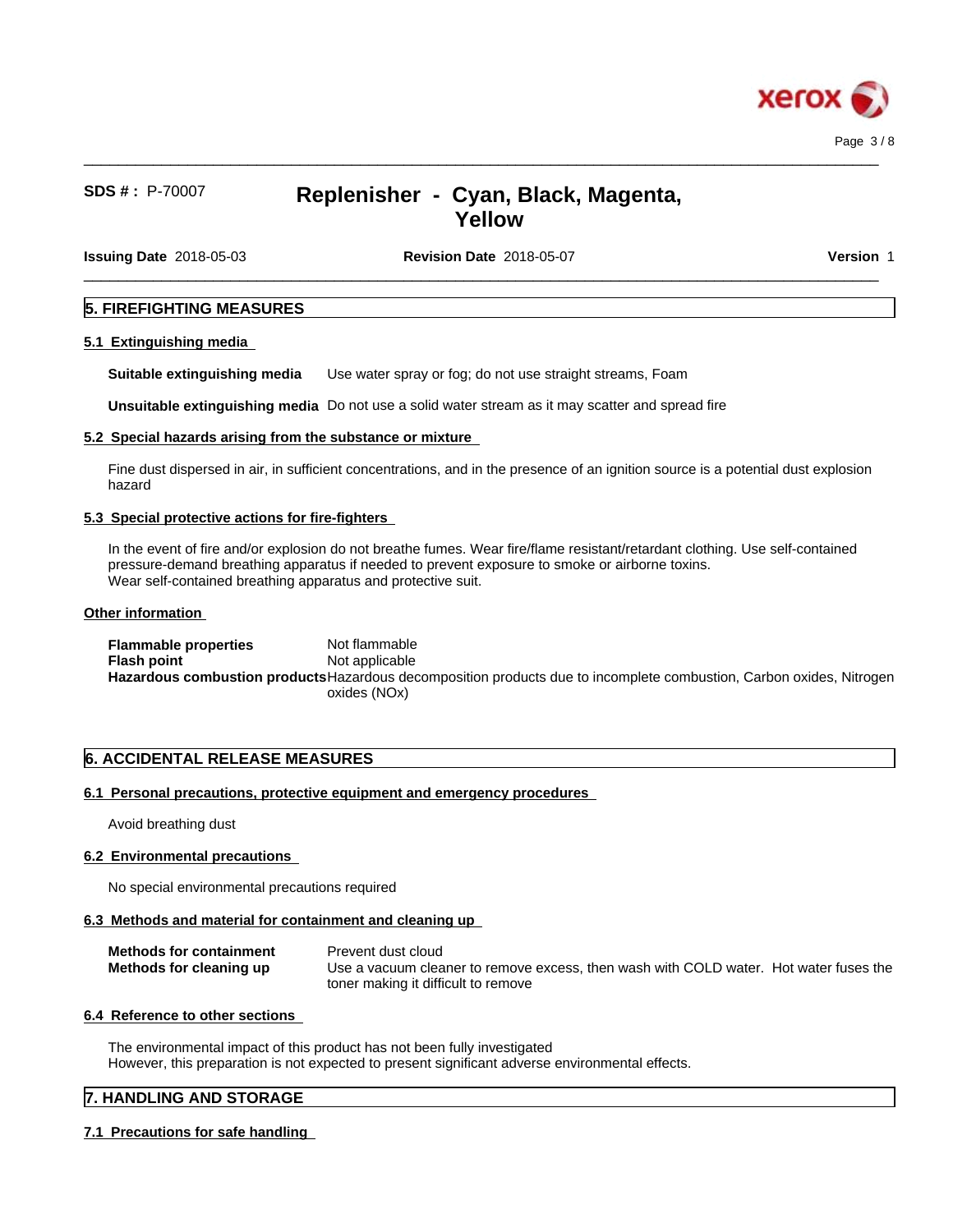

dust cloud

# **SDS # :** P-70007 **Replenisher - Cyan, Black, Magenta, Yellow**

 $\_$  ,  $\_$  ,  $\_$  ,  $\_$  ,  $\_$  ,  $\_$  ,  $\_$  ,  $\_$  ,  $\_$  ,  $\_$  ,  $\_$  ,  $\_$  ,  $\_$  ,  $\_$  ,  $\_$  ,  $\_$  ,  $\_$  ,  $\_$  ,  $\_$  ,  $\_$  ,  $\_$  ,  $\_$  ,  $\_$  ,  $\_$  ,  $\_$  ,  $\_$  ,  $\_$  ,  $\_$  ,  $\_$  ,  $\_$  ,  $\_$  ,  $\_$  ,  $\_$  ,  $\_$  ,  $\_$  ,  $\_$  ,  $\_$  ,

| <b>Issuing Date</b> 2018-05-03 | <b>Revision Date 2018-05-07</b>                                                                                           | Version |
|--------------------------------|---------------------------------------------------------------------------------------------------------------------------|---------|
|                                | Handle in accordance with good industrial hygiene and safety practice, Avoid dust accumulation in enclosed space, Prevent |         |

**Hygiene measures** None under normal use conditions

#### **7.2 Conditions for safe storage, including any incompatibilities**

Keep container tightly closed in a dry and well-ventilated place, Store at room temperature

#### **7.3 Specific end uses**

Xerographic printing

# **8. EXPOSURE CONTROLS/PERSONAL PROTECTION**

#### **8.1 Control parameters**

| <b>Xerox Exposure Limit</b> | $2.5 \text{ mg/m}^3$ (total dust)      |
|-----------------------------|----------------------------------------|
| <b>Xerox Exposure Limit</b> | $0.4 \text{ mg/m}^3$ (respirable dust) |

#### **8.2 Exposure controls**

- **Engineering measures** None under normal use conditions
- **8.3 Individual protection measures, such as personal protective equipment (PPE)**

| <b>Respiratory protection</b> | No special protective equipment required |
|-------------------------------|------------------------------------------|
| Eye/face protection           | No special protective equipment required |
| Skin and body protection      | No special protective equipment required |
| <b>Hand protection</b>        | No special protective equipment required |

## **9. PHYSICAL AND CHEMICAL PROPERTIES**

#### **9.1 Information on basic physical and chemical properties**

| Appearance<br>Odour threshold<br>рH<br>Flash point<br>Softening point                                                                                                                              | Powder<br>Not applicable<br>Not applicable<br>Not applicable<br>49 - 60 °C<br>$-140$ °F                                                         | <b>Odour</b><br><b>Physical state</b><br>Colour<br>Boiling point/boiling range<br>120 Autoignition temperature | Faint<br>Solid<br>Cyan, Black, Magenta, Yellow<br>Not applicable<br>Not applicable |  |
|----------------------------------------------------------------------------------------------------------------------------------------------------------------------------------------------------|-------------------------------------------------------------------------------------------------------------------------------------------------|----------------------------------------------------------------------------------------------------------------|------------------------------------------------------------------------------------|--|
| <b>Flammability Limits in Air</b>                                                                                                                                                                  | Not applicable                                                                                                                                  |                                                                                                                |                                                                                    |  |
| Vapour pressure<br>Vapour density<br><b>Water solubility</b><br><b>Viscosity</b><br><b>Partition coefficient</b><br><b>Evaporation rate</b><br><b>Melting point/range</b><br><b>Freezing point</b> | Not applicable<br>Not applicable<br><b>Negligible</b><br>Not applicable<br>Not applicable<br>Not applicable<br>Not determined<br>Not applicable |                                                                                                                |                                                                                    |  |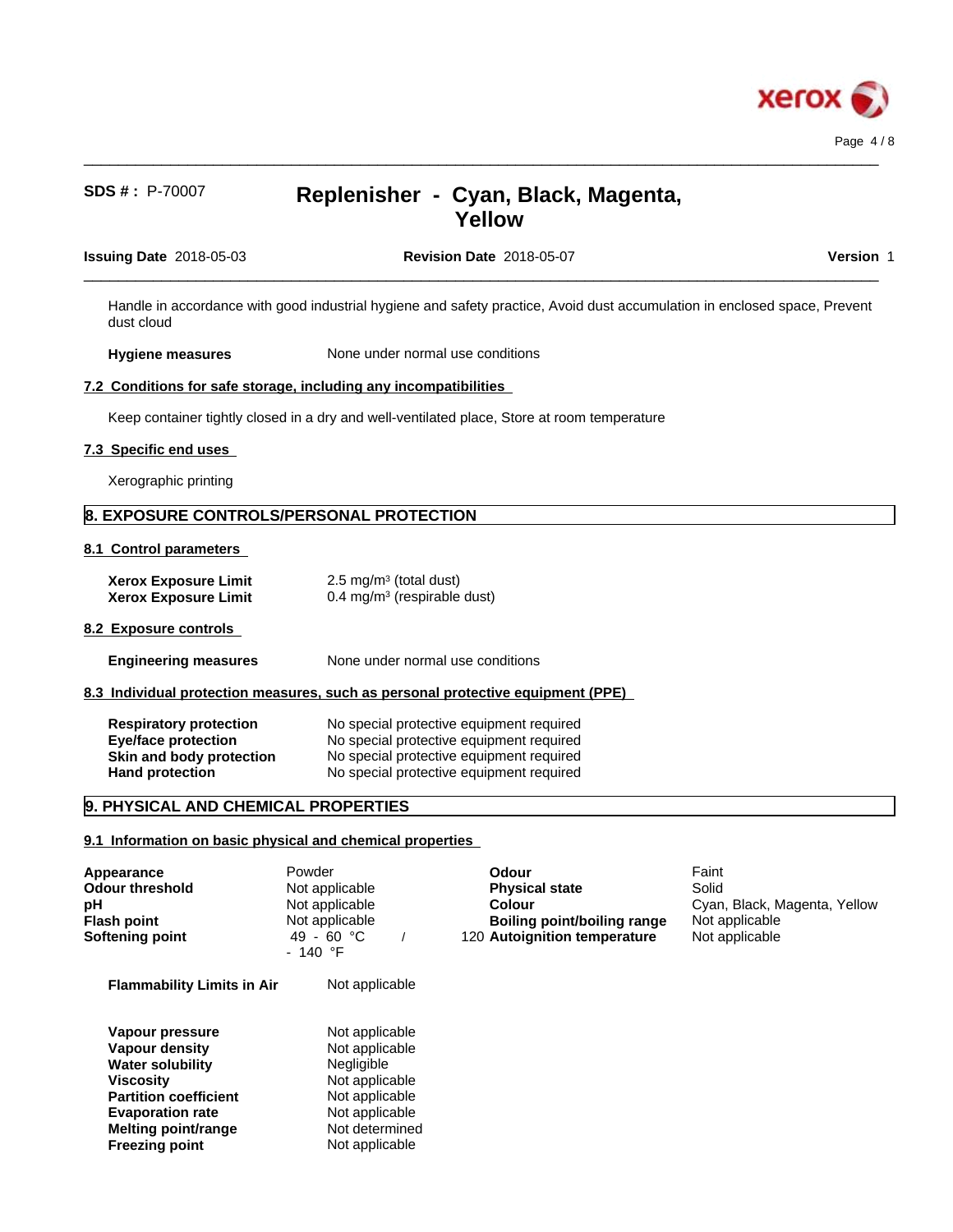

 $\_$  ,  $\_$  ,  $\_$  ,  $\_$  ,  $\_$  ,  $\_$  ,  $\_$  ,  $\_$  ,  $\_$  ,  $\_$  ,  $\_$  ,  $\_$  ,  $\_$  ,  $\_$  ,  $\_$  ,  $\_$  ,  $\_$  ,  $\_$  ,  $\_$  ,  $\_$  ,  $\_$  ,  $\_$  ,  $\_$  ,  $\_$  ,  $\_$  ,  $\_$  ,  $\_$  ,  $\_$  ,  $\_$  ,  $\_$  ,  $\_$  ,  $\_$  ,  $\_$  ,  $\_$  ,  $\_$  ,  $\_$  ,  $\_$  ,

| <b>Issuing Date 2018-05-03</b>                              | <b>Revision Date 2018-05-07</b>                                                                                                             | <b>Version 1</b> |
|-------------------------------------------------------------|---------------------------------------------------------------------------------------------------------------------------------------------|------------------|
| <b>Decomposition temperature</b><br><b>Specific gravity</b> | Not determined<br>$\sim$ 1                                                                                                                  |                  |
| 9.2 Other information                                       |                                                                                                                                             |                  |
| <b>Explosive properties</b>                                 | Fine dust dispersed in air, in sufficient concentrations, and in the presence of an ignition<br>source is a potential dust explosion hazard |                  |

# **10. STABILITY AND REACTIVITY**

### **10.1 Reactivity**

No dangerous reaction known under conditions of normal use

#### **10.2 Chemical stability**

Stable under normal conditions

#### **10.3 Possibility of hazardous reactions**

| <b>Hazardous reactions</b>      | None under normal processing            |
|---------------------------------|-----------------------------------------|
| <b>Hazardous polymerisation</b> | Hazardous polymerisation does not occur |

#### **10.4 Conditions to avoid**

Prevent dust cloud, Fine dust dispersed in air, in sufficient concentrations, and in the presence of an ignition source is a potential dust explosion hazard

#### **10.5 Incompatible materials to avoid**

None

#### **10.6 Hazardous decomposition products**

None under normal use

### **11. TOXICOLOGICAL INFORMATION**

*The toxicity data noted below is based on the test results of similar reprographic materials.*

#### **11.1 Information on toxicologicaleffects**

#### **Acute toxicity**

*Product Information* . **Oral LD50** > 5 g/kg (rat) **Dermal LD50** > 5 g/kg (rabbit) **LC50 Inhalation** > 5 mg/L (rat, 4 hr)

#### **Chronic toxicity**

*Product Information*

**Irritation** No skin irritation, No eye irritation

**Chronic effects** No known effects under normal use conditions **Carcinogenicity** See "Other Information" in this section. **Other information** The IARC (International Agency for Research on Cancer) has listed carbon black as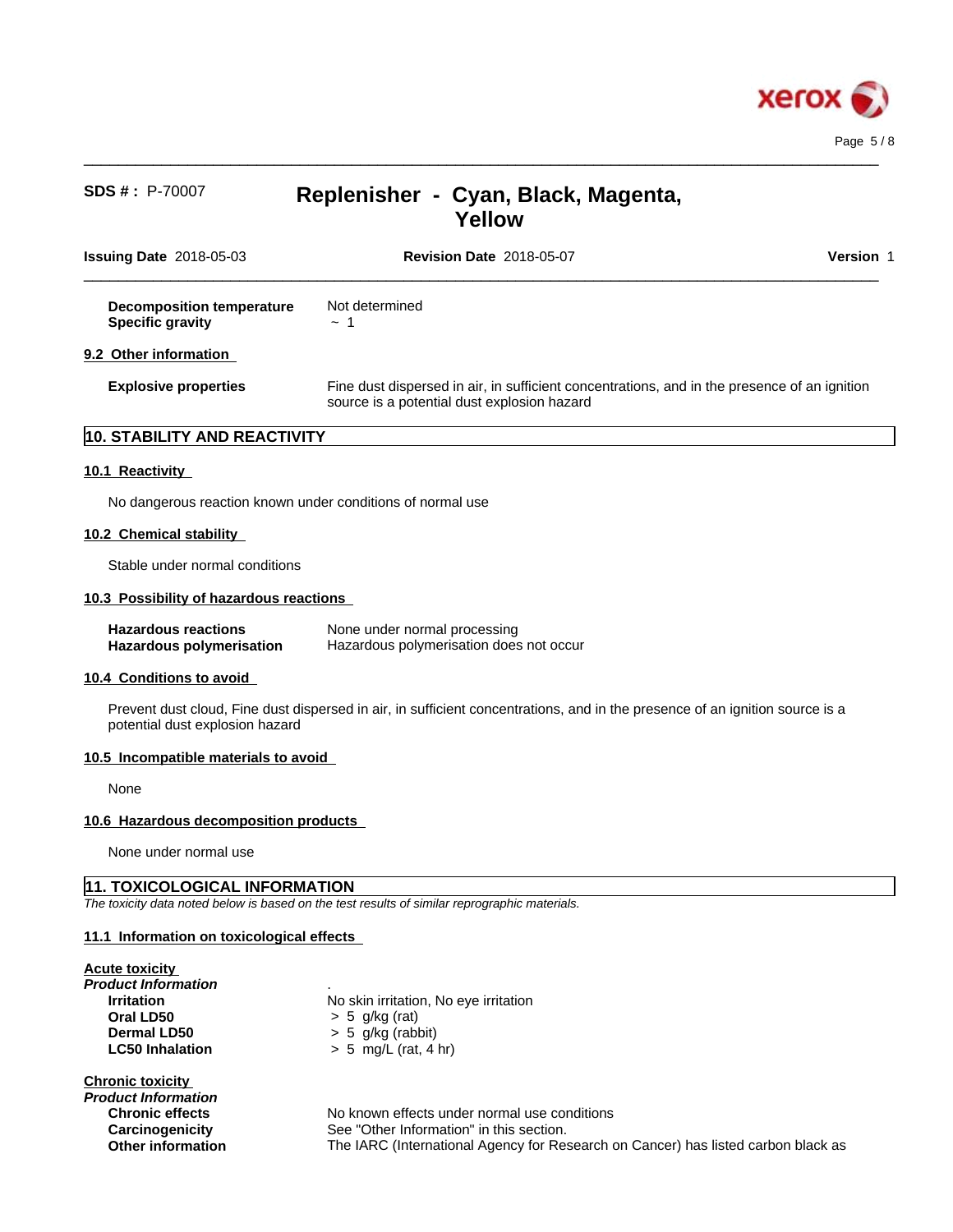

 $\_$  ,  $\_$  ,  $\_$  ,  $\_$  ,  $\_$  ,  $\_$  ,  $\_$  ,  $\_$  ,  $\_$  ,  $\_$  ,  $\_$  ,  $\_$  ,  $\_$  ,  $\_$  ,  $\_$  ,  $\_$  ,  $\_$  ,  $\_$  ,  $\_$  ,  $\_$  ,  $\_$  ,  $\_$  ,  $\_$  ,  $\_$  ,  $\_$  ,  $\_$  ,  $\_$  ,  $\_$  ,  $\_$  ,  $\_$  ,  $\_$  ,  $\_$  ,  $\_$  ,  $\_$  ,  $\_$  ,  $\_$  ,  $\_$  ,

 $\_$  ,  $\_$  ,  $\_$  ,  $\_$  ,  $\_$  ,  $\_$  ,  $\_$  ,  $\_$  ,  $\_$  ,  $\_$  ,  $\_$  ,  $\_$  ,  $\_$  ,  $\_$  ,  $\_$  ,  $\_$  ,  $\_$  ,  $\_$  ,  $\_$  ,  $\_$  ,  $\_$  ,  $\_$  ,  $\_$  ,  $\_$  ,  $\_$  ,  $\_$  ,  $\_$  ,  $\_$  ,  $\_$  ,  $\_$  ,  $\_$  ,  $\_$  ,  $\_$  ,  $\_$  ,  $\_$  ,  $\_$  ,  $\_$  ,

**Issuing Date** 2018-05-03 **Revision Date** 2018-05-07 **Version** 1

"possibly carcinogenic to humans". However, Xerox has concluded that the presence of carbon black in this mixture does not present a health hazard. The IARC classification is based on studies evaluating pure, "free" carbon black. In contrast, toner is a formulation composed of specially prepared polymer and a small amount of carbon black (or other pigment). In the process of making toner, the small amount of carbon black becomes encapsulated within a matrix. Xeroxhas performed extensive testing of toner, including a chronic bioassay (test for potential carcinogenicity). Exposure to toner did not produce evidence of cancer in exposed animals. The results were submitted to regulatory agencies and published extensively.

The IARC (International Agency for Research on Cancer) has listed titanium dioxide as "possibly carcinogenic to humans". However, Xerox has concluded that the presence of titanium dioxide in this mixture does not present a health hazard. The IARC classification is based on studies in rats using high concentrations of pure, unbound TiO2 particles of respirable size. The Titanium Dioxide Industry REACH Consortium have concluded that these effects were species-specific, attributable to lung overload and not specific to TiO2, i.e. similar effects would also be seen for other low solubility dusts. Toxicological and epidemiological studies do not suggest a carcinogenic effects in humans. In addition, the titanium dioxide in this mixture is encapsulated in a matrix or bound to the surface of the toner.

| Other toxic effects      |                                          |  |
|--------------------------|------------------------------------------|--|
| Product Information      |                                          |  |
| <b>Sensitisation</b>     | No sensitisation responses were observed |  |
| <b>Mutagenic effects</b> | Not mutagenic in AMES Test               |  |
| Target organ effects     | None known                               |  |
| Other adverse effects    | None known                               |  |
| <b>Aspiration Hazard</b> | Not applicable                           |  |

## **12. ECOLOGICAL INFORMATION**

#### **12.1 Toxicity**

On available data, the mixture / preparation is not harmful to aquatic life

#### **12.2 Persistence and degradability**

Not readily biodegradable

#### **12.3 Bioaccumulative potential**

Bioaccumulation is unlikely

#### **12.4 Mobility in soil**

Insoluble in water

#### **12.5 Results of PBT and vPvB assessment**

Not a PBT according to REACH Annex XIII

**12.6 Other adverse effects**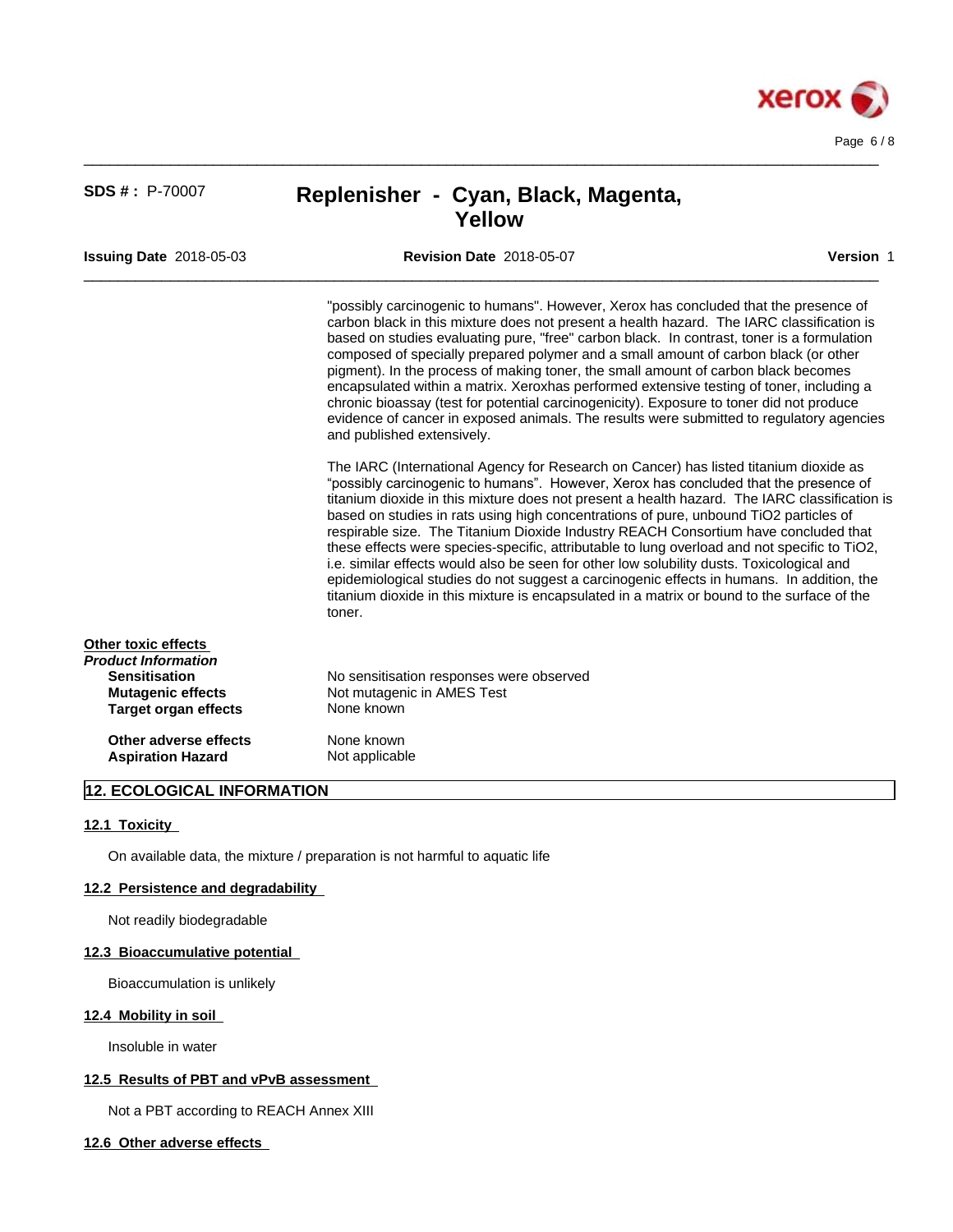

 $\_$  ,  $\_$  ,  $\_$  ,  $\_$  ,  $\_$  ,  $\_$  ,  $\_$  ,  $\_$  ,  $\_$  ,  $\_$  ,  $\_$  ,  $\_$  ,  $\_$  ,  $\_$  ,  $\_$  ,  $\_$  ,  $\_$  ,  $\_$  ,  $\_$  ,  $\_$  ,  $\_$  ,  $\_$  ,  $\_$  ,  $\_$  ,  $\_$  ,  $\_$  ,  $\_$  ,  $\_$  ,  $\_$  ,  $\_$  ,  $\_$  ,  $\_$  ,  $\_$  ,  $\_$  ,  $\_$  ,  $\_$  ,  $\_$  ,

 $\_$  ,  $\_$  ,  $\_$  ,  $\_$  ,  $\_$  ,  $\_$  ,  $\_$  ,  $\_$  ,  $\_$  ,  $\_$  ,  $\_$  ,  $\_$  ,  $\_$  ,  $\_$  ,  $\_$  ,  $\_$  ,  $\_$  ,  $\_$  ,  $\_$  ,  $\_$  ,  $\_$  ,  $\_$  ,  $\_$  ,  $\_$  ,  $\_$  ,  $\_$  ,  $\_$  ,  $\_$  ,  $\_$  ,  $\_$  ,  $\_$  ,  $\_$  ,  $\_$  ,  $\_$  ,  $\_$  ,  $\_$  ,  $\_$  ,

**Issuing Date** 2018-05-03 **Revision Date** 2018-05-07 **Version** 1

The environmental impact of this product has not been fully investigated However, this preparation is not expected to present significant adverse environmental effects.

## **13. DISPOSAL CONSIDERATIONS**

#### **13.1 Disposal considerations**

**Waste Disposal Method** No special precautions are needed in handling this material

**EWC Waste Disposal No.** 08 03 18

## **14. TRANSPORT INFORMATION**

### **14.1 UN/ID No**

Not regulated

#### **14.2 Proper shipping name**

Not regulated

### **14.3 Transport hazard class(es)**

Not classified

#### **14.4 Packing Group**

Not applicable

#### **14.5 Environmental hazards**

Presents little or no hazard to the environment

#### **14.6 Special precautions for users**

No special precautions are needed in handling this material

#### **14.7 Transport in bulk according to MARPOL 73/78 and the IBC Code**

Not applicable

## **15. REGULATORY INFORMATION**

### **15.1 Safety, health and environmental regulations/legislation specific for the substance or mixture**

According to present data no classification and labelling is required according to Regulation (EC) No 1272/2008

#### **15.2 Chemical Safety Assessment**

Not applicable